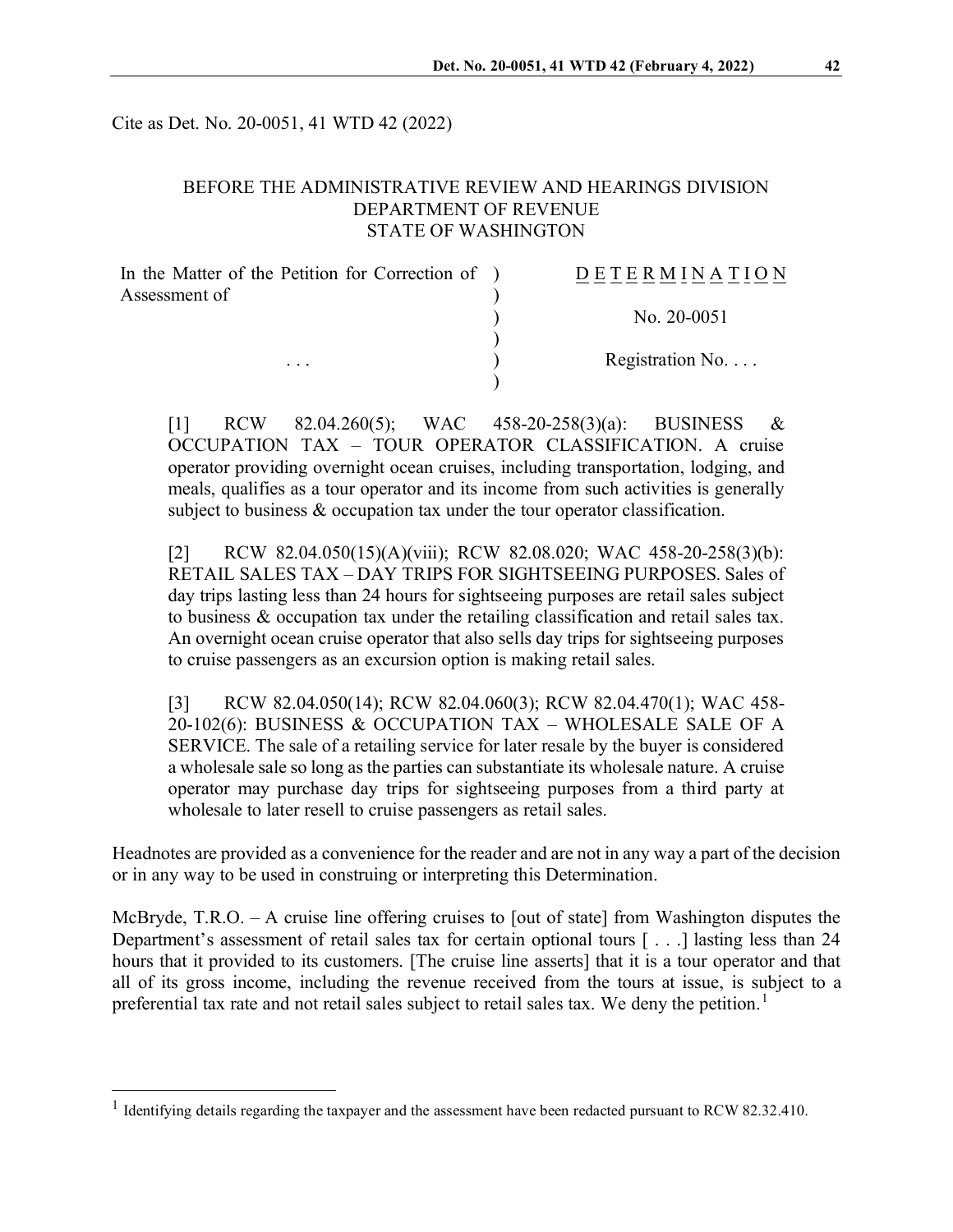#### ISSUES

- 1. Is a cruise line conducting cruises to [out of state] from Washington and providing excursion tours in Washington operating as a tour operator and thus subject to business and occupation (B&O) tax under RCW 82.04.260(5) [on at least a portion of its income]?
- 2. Are the sales of optional [. . .] excursion tours by a cruise line to its customers part of its activities as a tour operator and taxable under the travel agent/tour operator B&O tax classification under RCW 82.04.260(5), or were they separate "day trips for sightseeing purposes" subject to retail sales tax under RCW 82.32.050?
- 3. Are the purchases of [. . .] excursion tours by a cruise line for resale to customers eligible wholesale sale purchases under RCW 82.04.470 and not subject to retail sales tax?

### FINDINGS OF FACT

. . . (Taxpayer), is a cruise line that transports passengers . . . from port to port. As part of its business, Taxpayer conducts cruises between [out of state] and Washington, originating and concluding in [Washington]. In addition to its primary business activity of transporting passengers, Taxpayer offers other amenities to its customers to provide a more enjoyable experience, including providing local excursion tours. One such excursion tour Taxpayer offers to its customers is a bus tour of [Washington] (Tours) that it purchases from [another] company . . . [(Company)]. Taxpayer then resells the Tours to its customers. The Tours are optional and are charged separately from the cruise packages to [out of state] that Taxpayer sells to its customers. The Tours are approximately three and a half hours in duration.

Beginning in 2017 and finishing in 2018, the Department's Audit Division (Audit) conducted an audit of Taxpayer's business activities for the period of January 1, 2014, through December 31, 2017. During the course of the audit, Audit discovered that Taxpayer did not report the revenue it received from selling the Tours. Specifically, Audit determined that the Tours were "day trips for sightseeing purposes" under WAC 458-20-258 (Rule 258) and were subject to retail sales tax under RCW 82.04.050(15)(a)(viii) and RCW 82.08.020.

On December 14, 2018, the Department issued . . . a notice of audit balance due (Assessment) to Taxpayer for the periods covered by the audit. The Assessment included \$. . . in assessed taxes, \$. . . in delinquent penalty, and \$. . . in interest, for a total of \$. . . due January 16, 2019. In a letter dated January 8, 2019, . . . the Department extended the due date for the Assessment to February 15, 2019.

On February 15, 2019, Taxpayer submitted its petition for administrative review of the Assessment. In the petition, Taxpayer disputed Audit's determination that its Tours were "day trips for sightseeing purposes" subject to retail sales tax. Taxpayer conceded that its primary business activity is that of transporting passengers from port to port. However, Taxpayer claimed that it "secondarily performs tour operator functions, making local tours available for purchase by its passengers," including the Tours. Petition, Review Petition Supplement at 1. Taxpayer asserted that when it provides the Tours to its customers, it is acting as a tour operator as defined under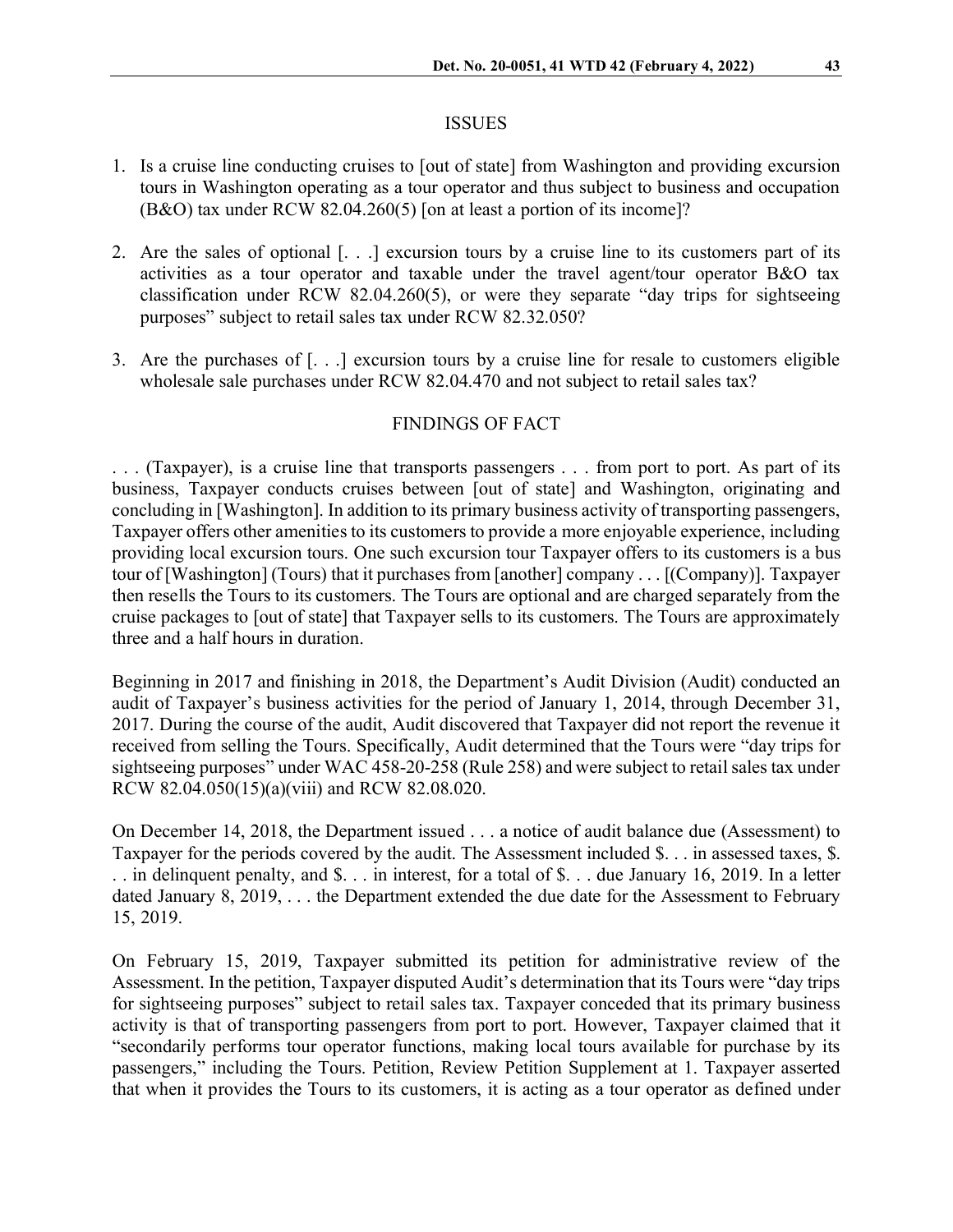Rule 258(3). Taxpayer further asserted that the income it received from its Tours was included as part of the gross income it derived from its tour operator activities and subject to the B&O tax rate applicable to tour operators under RCW 82.04.260(5). Taxpayer also argued that, even if the day trips for sightseeing purposes were a separate activity, as a tour operator selling only services related to its business as a tour operator, all of the income it received should be included under the single B&O tax classification for travel agents/tour operators under RCW 82.04.260(5).

Taxpayer also disputed the Department's interpretation that day trips for sightseeing purposes are retail activities always subject to the retail sales tax. Taxpayer posited that WAC 458-20-183(6)(e), which designates day trips for sightseeing as being subject to retail sales tax, implies that there may be circumstances in which the sale of a day trip for sightseeing purposes may not be subject to retail sales tax because it includes a reference to Rule 258. Taxpayer asserted that the Department should interpret Rule  $258(3)(a)(ii)$  as applying to sales of day trips for sightseeing purposes by sellers other than travel agents or tour operators. In support of its assertion, Taxpayer cited to the legislative history of RCW 82.04.050, quoting from the final bill report from 1996, as follows:

**Summary:** Guided tours and guided charters are removed from the definition of retail sale and are replaced with day trips for sightseeing purposes. Wholesales of day trips and other amusement and recreation services, such as golf, pool, billiards, skating, bowling, and ski lifts, are exempted from sales tax.

Final Bill Report, SHB 2590, p.2. Taxpayer argued that the legislative intent behind the use of the term "day trips for sightseeing purposes" was to "allow the travel agents and tour operators (1) to buy day trips at wholesale and (2) to resell the same without collecting sales tax." Petition, Review Petition Supplement at 4. Taxpayer asserted that as a tour operator, its purchase and resale of the tours to its customers was legislatively intended to be exempt from retail sales tax.

A review of the Department's records indicates that Taxpayer previously obtained a Reseller Permit on January 1, 2010, which expired on December 31, 2013. Taxpayer did not obtain another Reseller Permit until February 24, 2018.

Taxpayer also asserted that the Department's use of the term "day trips for sightseeing purposes" is ambiguous as a result of the "inadequate confluence of the rules and the lack of direction in the statute." Petition, Review Petition Supplement at 5. Taxpayer argued that the definition of a tour operator's activities under Rule  $258(a)(i)$  is broad and includes tours that are for less than twentyfour hours, asserting that there is nothing in the rule that excludes day trips for sightseeing purposes from inclusion in the definition of tour operator. Taxpayer contended that the term "tour operator" is clear on its face and that all of the income received for tour operator activities is taxed under the travel agent/tour operator B&O tax classification. Taxpayer claimed that the ambiguity exists because under Rule 258 and WAC 458-20-183 (Rule 183),<sup>[\[2](#page-2-0)]</sup> the sale of day trips for sightseeing

<span id="page-2-0"></span><sup>&</sup>lt;sup>2</sup> [The Department amended Rule 183 on May 23, 2018, to include the definition of "day trips for sightseeing purposes." Prior to this date, Rule 183 did not define "day trips for sightseeing purposes." However, the current version of Rule 183 reflects the Department's long-standing interpretive and policy position regarding such activities, in accordance with RCW 34.05.230(1). Therefore, we refer to the current version of Rule 183 when interpreting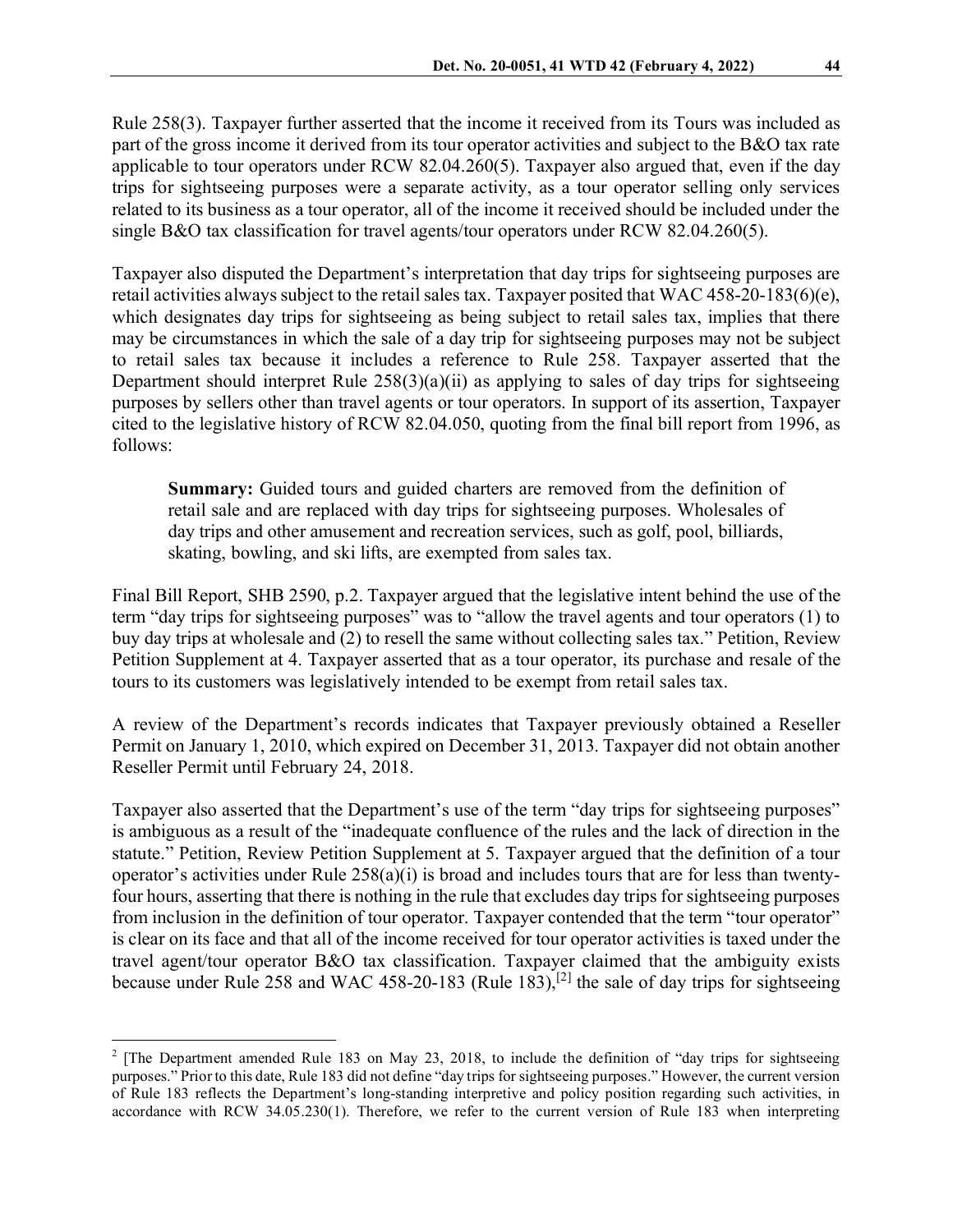purposes is taxed as a retail sale. Taxpayer argued that the Department should construe RCW 82.04.260(5) in its favor and determine that its Tours should be included in its gross income received from tour operator activities, taxed under the travel agent/tour operator B&O tax classification, and exempt from retail sales tax.

## ANALYSIS

## 1. Taxpayer is a tour operator, and the gross income it receives from its tour operator activities is subject to the travel agent/tour operator B&O tax classification.

Persons engaged in any business activity, other than or in addition to those for which a specific rate is provided in Chapter 82.04 RCW, are taxable under the Service & Other Activities B&O Tax Classification. RCW 82.04.290(2). The tax is imposed on the gross income of the business at the rate of 1.5 percent. *Id.* However, RCW 82.04.260(5) provides a lower B&O tax rate of 0.275 percent for "every person engaging within this state in the business of acting as a travel agent or tour operator . . . ."

RCW 82.04.260(5) does not define the term "tour operator." However, the term is defined by Rule 258, which addresses the activities of travel agents and tour operators. Rule 258 defines the term "tour operator" as follows:

A "tour operator" is a person engaging in the business activity of providing tours directly or through third-party providers including, but not limited to, transportation, lodging, meals and other associated services that are purchased by the customer. The tour operator generally either purchases or provides some or all of the services offered, and is itself liable for paying for any services it purchases.

Rule  $258(3)(a)(i)$ . Here, Taxpayer provides cruises to [out of state], including transportation, lodging, and other associated services to its customers. . . . Thus, Taxpayer is operating as a tour operator as defined under Rule 258. Taxpayer also separately sells its Tours to its customers, providing sightseeing tours by bus. Taxpayer's tour operator activities are subject to the travel agent/tour operator preferential B&O tax classification, unless specifically excluded from the preferential classification. [The question is whether the Tours it sells fall under a different classification.]

2. Taxpayer's Tours are "day trips for sightseeing purposes" subject to retail sales tax and not taxable under the travel agent/tour operator B&O tax classification.

All persons making retail sales in Washington are taxable under the retailing B&O tax classification. RCW 82.04.250. Additionally, Washington imposes retail sales tax on all retail sales made in this state. RCW 82.08.020.

"The term 'sale at retail' or 'retail sale' includes *amounts charged, however labeled*, to consumers to engage in any of the activities listed in this subsection  $(15)(a)$ , including ... (viii) Day trips for

Taxpayer's activities during the audit period at issue. *See Ass'n. of Wash. Businesses v. Dep't. of Revenue*, 155 Wn.2d 430, 447, 120 P.3d 46, 54 (2005).]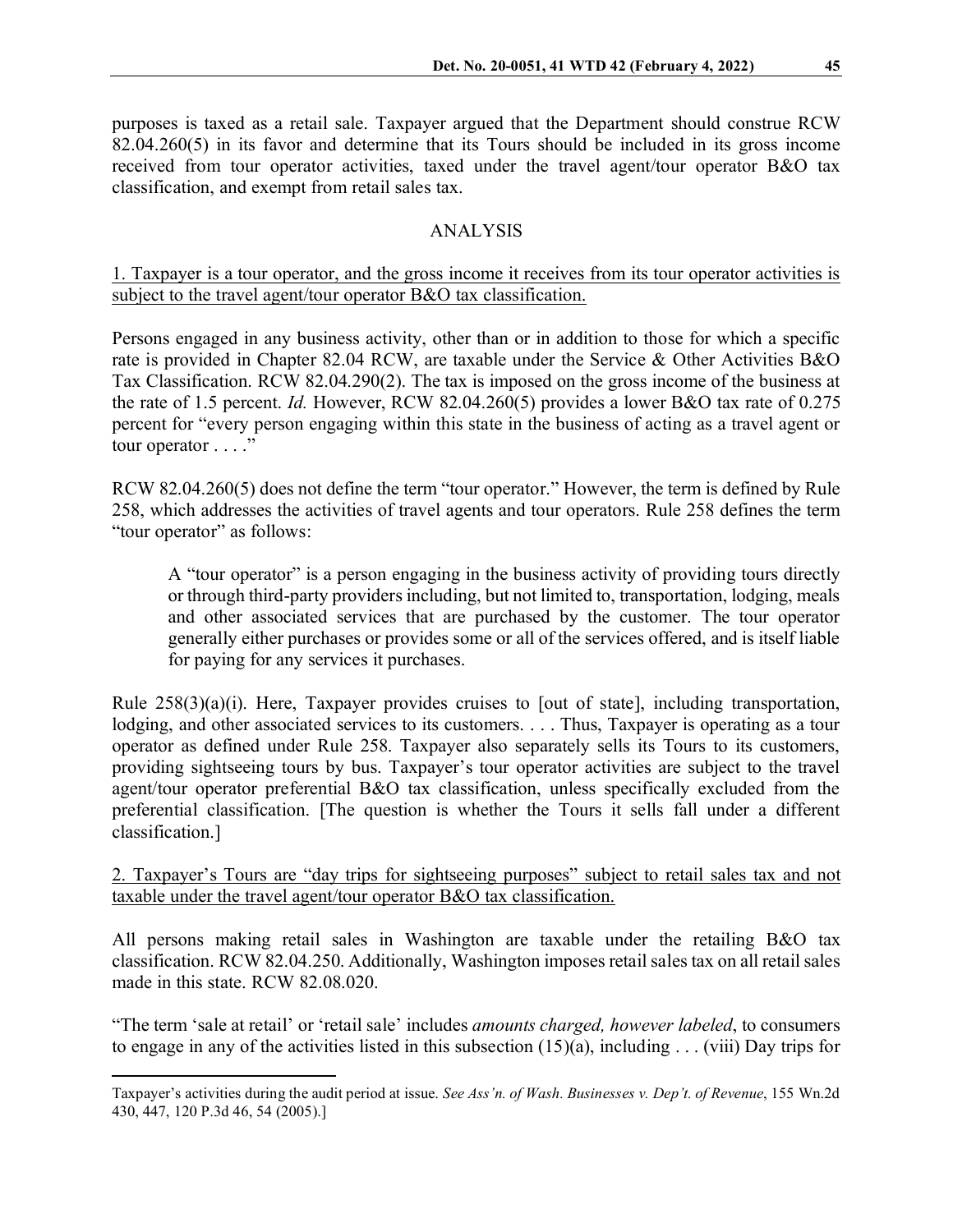sightseeing purposes; . . . . "RCW 82.04.050(15)(a)(viii) (emphasis added). Under RCW 82.04.050 and RCW 82.08.020, any sales of day trips for sightseeing purposes are retail sales, and [such] amounts charged to the purchaser, however labeled, are subject to the retailing B&O tax classification and retail sales tax.

Rule 258 is the Department's administrative rule for travel agents and tour operators. The gross income received by a taxpayer from its tour operator activity is generally subject to the travel agent/tour operator B&O tax classification. Rule 258(3)(b). However, Rule 258 specifically designates "day trips for sightseeing purposes" as a separate and distinct business activity that is subject to the retailing B&O tax classification and retail sales tax. Rule 258(3)(a)(ii). Rule 258 defines "day trips for sightseeing purposes" as "providing directly or through third-party providers, sight-seeing tours lasting less than twenty-four hours to consumers." *Id*. Rule 258 also states that day trips for sightseeing purposes are taxable as "amusement and recreation services," explained in more detail in Rule 183.

Rule 183 [explains] that "sightseeing trips . . . that last less than twenty-four hours" are subject to retailing B&O tax classification and retail sales tax. Rule 183(6)(e). Rule 183 contains the additional instruction, "For information on multiday sightseeing tours, refer to WAC 458-20-258 Travel agents and tour operators." *Id.*

The Department recently repeated that day trips for sightseeing purposes are "retail sale[s] of services under RCW 82.04.050(15)(a)(viii). This means that providers of these trips to consumers are required to collect and remit retail sales tax, and are subject to the retailing B&O tax on their gross charges." Excise Tax Advisory Number 3212.2019. To summarize these authorities, the Department has distinguished between tour operator activities, comprising multiday tours and trips, and retailing activities of providing day trips for sightseeing purposes.

Taxpayer does not dispute that its Tours are sightseeing tours and last less than twenty-four hours. However, Taxpayer contends that its sales of the Tours are encompassed as part of its overall activities as a tour operator and should be included in its gross income subject to the travel agent/tour operator B&O tax classification and not subject to the retailing B&O tax classification and retail sales tax. Additionally, Taxpayer contends that the legislative history behind the statutory use of the term "day trips for sightseeing purposes" infers a legislative intent to exempt from retail sales tax a tour operator's purchase and resale of such day trips. Taxpayer's contentions do not align with the plain language of the relevant statutes.

When interpreting statutory language, Washington courts strive to ascertain and carry out the legislature's intent. *Dep't of Ecology v. Campbell & Gwinn L.L.C.*, 146 Wn.2d 1, 9-10, 43 P.3d 4 (2002). The starting point to determine legislative intent begins with the statute's "plain language and ordinary meaning." *State v. J.P*. 149 Wn.2d 444, 450, 69 P.3d 318 (2003) (quoting *Nat'l Elec. Contractors Ass'n v. Riveland*, 138 Wn.2d 9, 19, 978 P.2d 481 (1999)). When the statute's plain language is unambiguous (i.e. "the statutory language admits of only one meaning"), courts do not look beyond that language. *State v. J.P.*, 149 Wn.2d at 450 (citing *State v. Wilson*, 125 Wn.2d 212, 217, 883 P.2d 320 (1994)).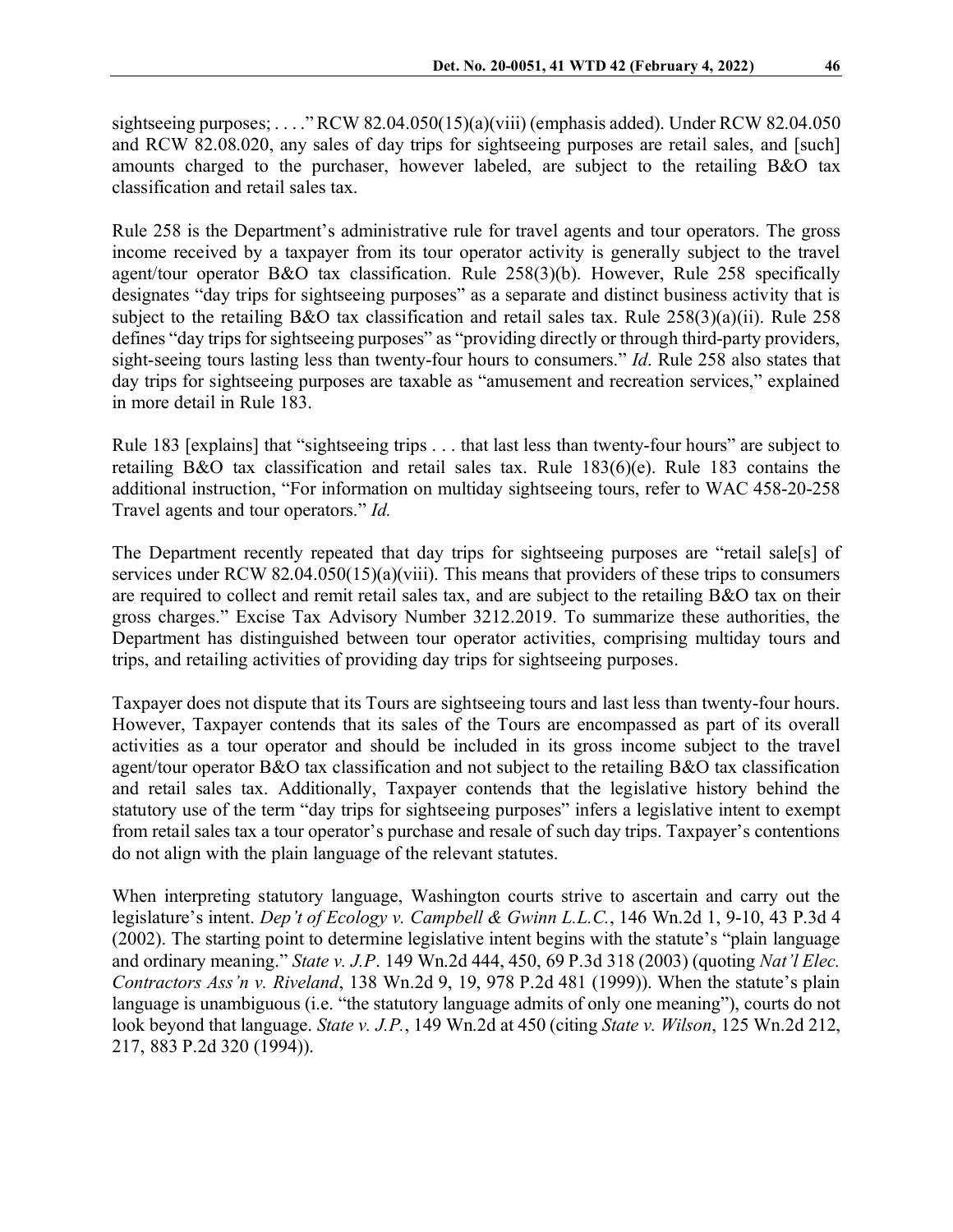Here, the plain language and ordinary meaning of RCW 82.04.050, RCW 82.08.020, and RCW 82.04.260 clearly and unambiguously establish the legislature's intent to: 1) classify "day trips for sightseeing purposes" as retail sales, subject to the retailing B&O tax classification and retail sales tax; and 2) establish a uniform tax rate for travel agents and tour operators. In Det. No. 98-060, 17 WTD 202 (1998), we reiterated that "[w]here the plain language of the statute is clear and unambiguous, there is no room for reference to legislative history." Citing *WA Fed. of State Employees v. State Personnel Bd*., 54 Wn. App. 305, 311, 773 P.2d 421 (1989).

Taxpayer does not contend that any ambiguity exists in the language of the relevant statutes, but asserts that "[t]he inadequate confluence of the rules and the lack of direction in the statute[s]... create ambiguity." Petition, Review Petition Supplement at 5. Taxpayer's assertion is misguided.

Taxpayer asserts that the definition of a tour operator's activities under Rule  $258(3)(a)(i)$  is broad and that there is nothing in the rule that excludes tours lasting less than twenty-four hours from being included. However, Rule 258(3)(a)(ii) expressly defines day trips for sightseeing purposes as a separate and distinct business activity, which is statutorily defined as a retail sale. Rule 258 clearly distinguishes between the retail sale of day trips for sightseeing purposes by a tour operator and the other business activities of a tour operator subject to the travel agent/tour operator B&O tax classification, which aligns with the statutory distinction between the two [activities]. Taxpayer's sales of its Tours to its customers are retail sales subject to the retailing B&O tax classification and retail sales tax, and are separate and distinct from its other business activities as a tour operator, which are subject to the travel agent/tour operator B&O tax classification.<sup>[3](#page-5-0)</sup>

# 3. Taxpayer's purchases of the Tours for resale were eligible wholesale purchases later resold at retail.

Retail sales tax is an excise tax levied on each retail sale in this state, to be paid by the buyer to the seller. RCW 82.08.020; RCW 82.08.050. However, the sale of a retailing service for later resale by the buyer is considered a wholesale sale so long as the parties can substantiate its wholesale nature. RCW 82.04.050(14); RCW 82.04.060(3); RCW 82.04.470(1); WAC 458-20-102(6). If a buyer cannot substantiate the wholesale nature of a purchase, then the buyer owes deferred sales or use tax, equal in amount to the retail sales tax, on the use of items where the retail sales tax has not been paid. RCW 82.12.020; WAC 458-20-102.

<span id="page-5-0"></span>Here, Taxpayer purchased the Tours from [Company] for resale, and then resold the tours to its customers. Thus, Taxpayer's purchases of the Tours from [Company] were wholesale purchases, and Taxpayer was not required to pay retail sales tax on its purchases. However, [Taxpayer's purchases from Company are not at issue, but rather Taxpayer's subsequent resale of the Tours is at issue.] As we explained above, Taxpayer's subsequent sales of the Tours to its customers were sales of day trips for sightseeing purposes to consumers (i.e., Taxpayer's customers) and were retail sales subject to the retailing B&O tax classification and retail sales tax. Accordingly, Audit assessed both retailing B&O and retail sales tax on those sales of day trips, and Taxpayer does not owe any deferred retail sales tax or use tax on its purchases of the Tours.